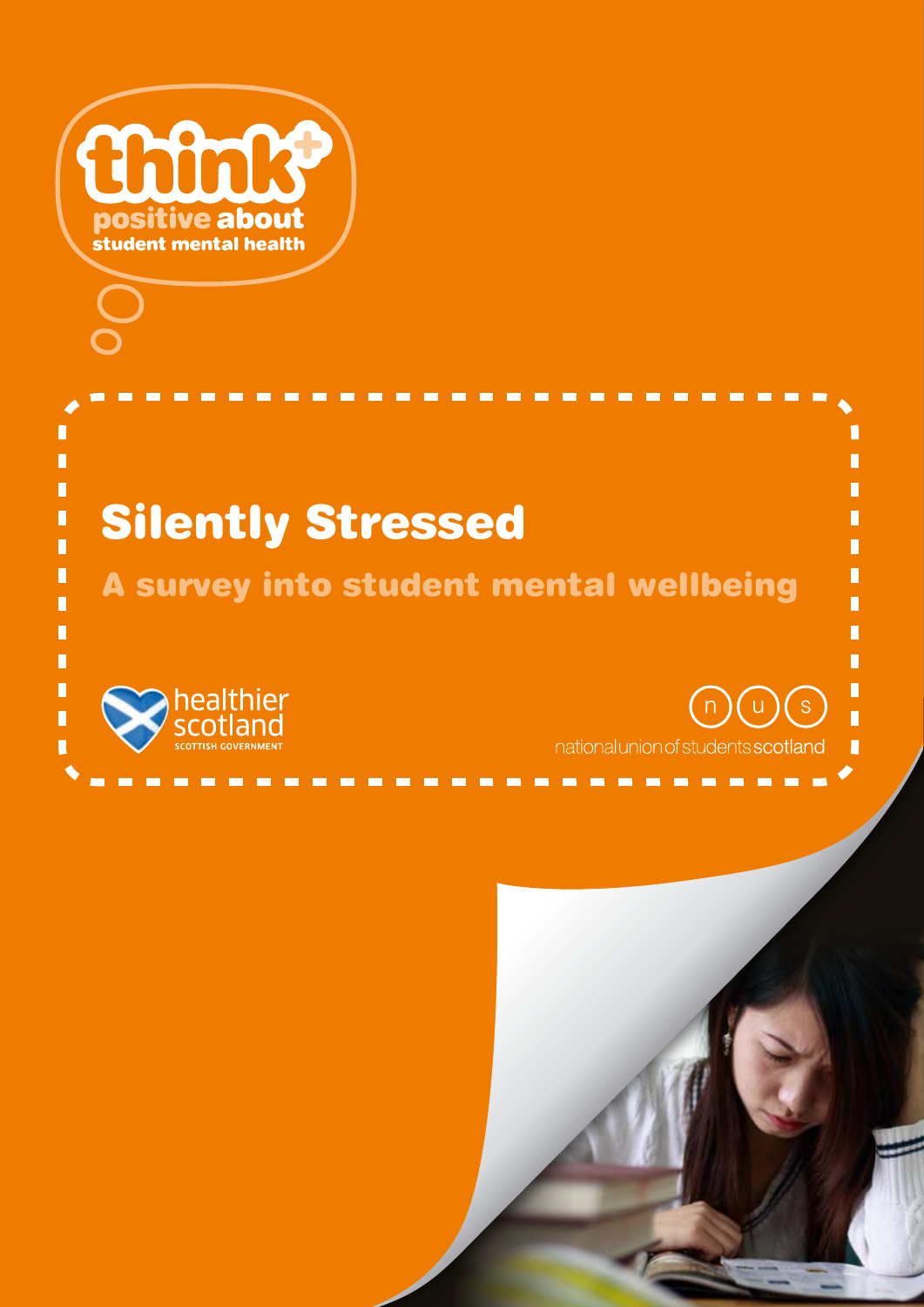

# **Contents**

#### **Foreword 02**

**Executive Summary 03**

# **How the survey was completed 06**

The student demographic Where they studied Year of study Gender General findings

The research

**3. Considering career prospects 11** Recommendation

**4. Having enough money to get by** Recommendation

**5. Working a paid job** 

**Recommendation** 

**6. Where do students go for support? 14** Recommendation

**Research into student support servic** 

**Recommendations** 

# **2. Exams and assessments 09**

Case study

Recommendation Case study

Case study

**7. What stops students from asking** 

Recommendation

**8. Conclusions** 

|              | 02 |
|--------------|----|
|              | 03 |
|              | 06 |
|              | 06 |
|              | 06 |
|              | 06 |
|              | 07 |
|              | 07 |
|              | 08 |
|              | 09 |
|              | 09 |
|              | 10 |
|              | 11 |
|              | 11 |
|              | 12 |
|              | 12 |
|              | 13 |
|              | 13 |
| ?            | 14 |
|              | 15 |
| ces          | 15 |
|              | 16 |
|              | 16 |
|              | 18 |
| for support? | 19 |
|              | 19 |
|              |    |
|              | 20 |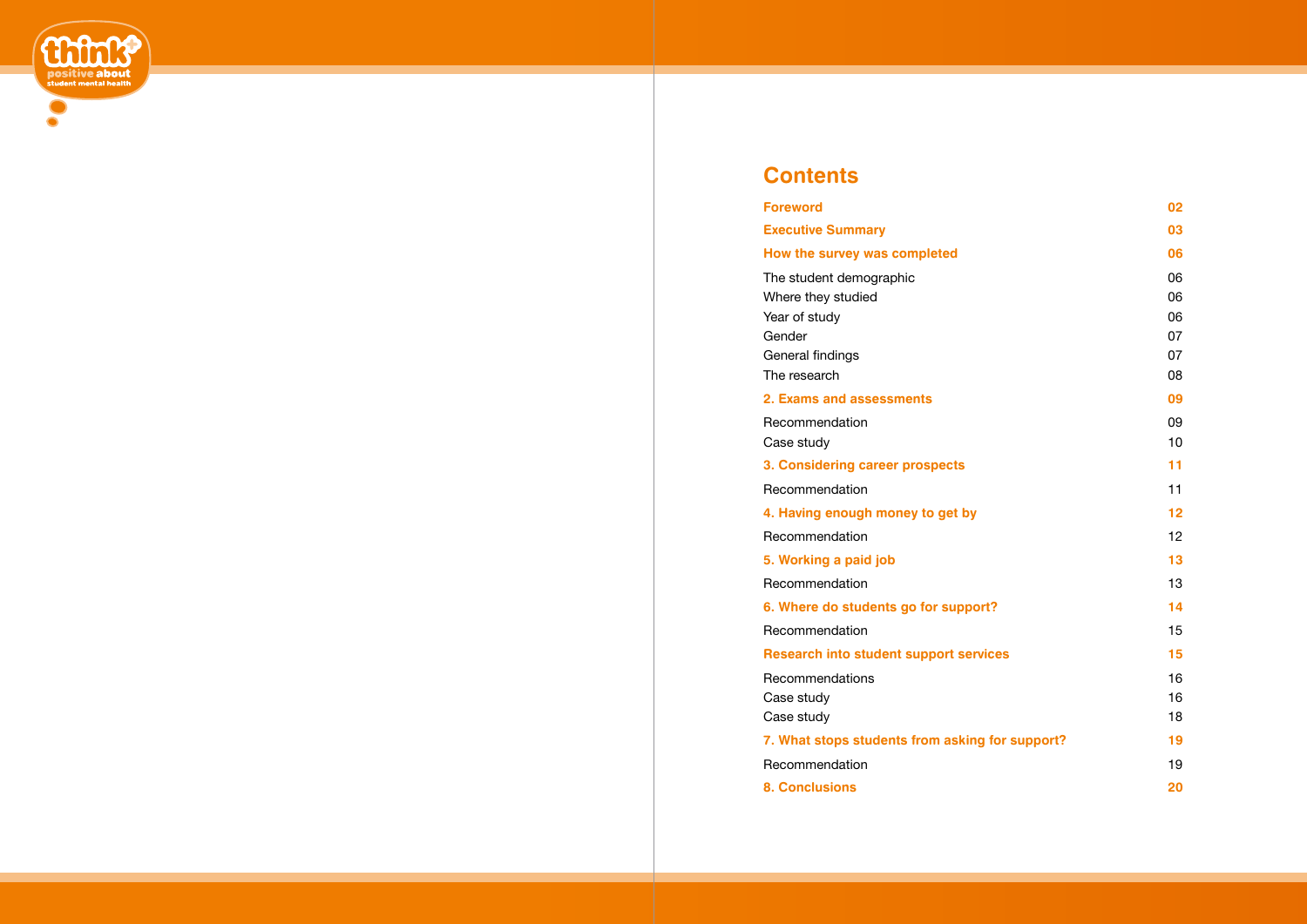The general perception of student life being a carefree, social and relaxed time of life is hugely misguided. With increasing financial hardship, a lack of graduate employment opportunities and the need to balance studies, paid employment and skills development, the pressures on a students' mental wellbeing are many and substantial. We already know that 1 in 4 people will suffer from mental ill health at some point in their lives and this applies to the student community too. That is over 160,000 students in Scotland. However, we can make education more accessible to those with mental ill health and, by recognising the issues students face, can perhaps prevent stress or worry becoming a longer term mental health diagnosis.

NUS Scotland has been awarded funding by the Scottish Government in recognition of the growing issue of mental ill health amongst the student population. The project we have taken forward, Think Positive, has already started to make an impact. Think Positive has been working with students' associations across Scotland to provide training in Scottish Mental Health First Aid and campaigning and to provide students with the tools to look after their own mental wellbeing and





# **Foreword**

**Jennifer Cádi Depute President** 

Many students begin university or college with the expectation of it being the 'best years of your life.' But what if this is not the case?

recognise mental ill health in others. But there is much more to do.

This research report details the outcomes of NUS Scotland's Student Stress Survey, which was completed by students across the country. The results of the survey are a real cause for concern and make a clear call for immediate action and better investment by institutions. NUS Scotland has found that a high proportion of students are significantly stressed by exams, thoughts of their future careers and financial strain. What is more concerning is that the majority of students are unlikely to come forward for any form of professional support. Instead they are likely to continue to be stressed in silence.

The recommendations in this paper include actions that NUS Scotland would encourage institutions, mental health organisations and the Government to implement in order to create an adequately supported and mentally healthier student population.

It is the duty of universities, colleges and governing bodies to eradicate the barriers which prevent students from reaching their full potential in education, particularly when these are barriers that may have an impact on their mental wellbeing for the rest of their lives.

Genniger ladig

#### **Exams and assessments**

Examinations were found to be the biggest concern for students. An overwhelming 90% of students reported this caused them more stress than expected. Less than 2% reported exams and assessments did not cause them stress at all.

#### **Recommendations**

• Institutions should review the balance of coursework and assessment and ensure that there is ample communication between departments to prevent overlap in examinations and submission dates.

# **Executive Summary**

Many universities, colleges and mental health agencies have recognised the growing issue of student mental ill health. However little research exists to tell us why mental ill health is on the increase among students and what issues in particular concern them. In recognition of this, NUS Scotland conducted research into student stress and support. The survey was completed by over 1800 students from 19 colleges and 15 universities across Scotland. The survey asked students to identify which issues caused them stress while studying, where they would turn to for support and what, if anything, acts as a barrier to them in coming forward for support for a mental health concern.

#### **Future careers**

Over 75% of students reported that considering their future career prospects after completion of their current studies was either reasonably or very stressful. It is likely that this looming worry of future employment has an impact on the pressure students feel regarding their examinations and academic performance and add to the stress they feel through their assessments.

#### **Recommendations**

- Universities and colleges need to provide greater levels of support to students to find work after finishing their studies and provide networking opportunities with prospective employers.
- Institutions must make moves to advise students on the job market early in their tertiary education.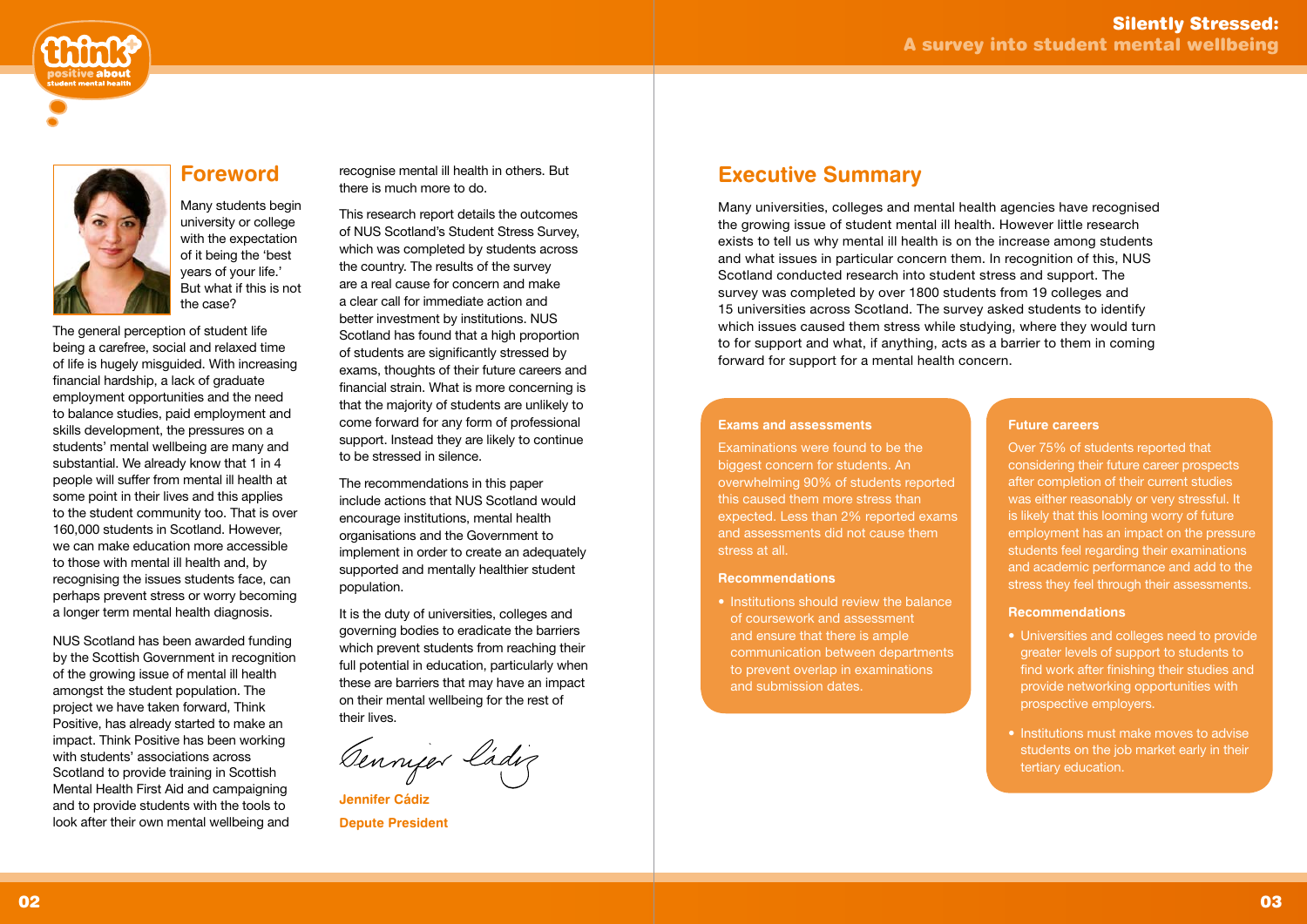



### **Having enough money to get by**

Financial stress was reported by almost 70% of the students surveyed. The survey asked whether students felt that having enough money to get by day to day was stressful for them. A majority reported this to be the case, while only 9% reported not having financial stress.

#### **Recommendations**

When asked about balancing academic life with other life pressures, 50% of students surveyed found working a paid job while studying 'reasonably' or 'very' stressful.

- Students deserve adequate financial support that does not hinder their academic performance or increase the risk of mental ill-health. We believe students should be provided with a minimum income of £7000 to ensure access to education is based on academic ability not the ability to pay.
- Students should be given sufficient advice on budgeting and finance from the start of their academic experience.

• Institutions need to recognise that too many students are working beyond the recommended 10 hours per week and provide them with the support and advice they require to reach their full academic potential.

### **Working a paid job**

#### **Recommendations**

### **The reality of support services**

• Universities and colleges should consider providing mental health related training for lecturing staff, enabling them to provide immediate support and referral if and when required.

Earlier in the year NUS Scotland surveyed student support and counselling services in institutions across Scotland. Of the 24 institutions that took part, 75% reported that the number of students in need of mental health support had increased since the previous academic year. More worrying, over half of colleges surveyed did not have any mental health support provision and felt they were unable to provide sufficient support to their students. In contrast all universities had mental health specific support, however 40% still felt they were unable to meet demand.

#### **Recommendations**

• The education sector is likely to face severe funding pressures in the near future, however support services and pastoral care must not be cut as an easy method of saving money. On the contrary this is an area that has required, and continues to require, further investment and development.

#### **Asking for support**

The report has found that a high number of students would not come forward in asking for professional support if and when they needed it. Only 30% reported feeling comfortable disclosing their concerns to an academic and less than 20% were willing to approach the support services in their institution. Of greater concern is that, less than 7% would turn to external agencies or help lines such as the Samaritans if they felt they were in need of immediate support.

#### **Recommendations**

#### **Barriers to asking for support**

When asked what issues students felt prevented them from asking for personal support, an overwhelming 80% reported that the stigma attached to mental illness would act as a barrier in approaching someone for support.

#### **Recommendations**

• Universities and colleges must work with their respective students' associations to consider ways in which barriers to asking for support may be removed.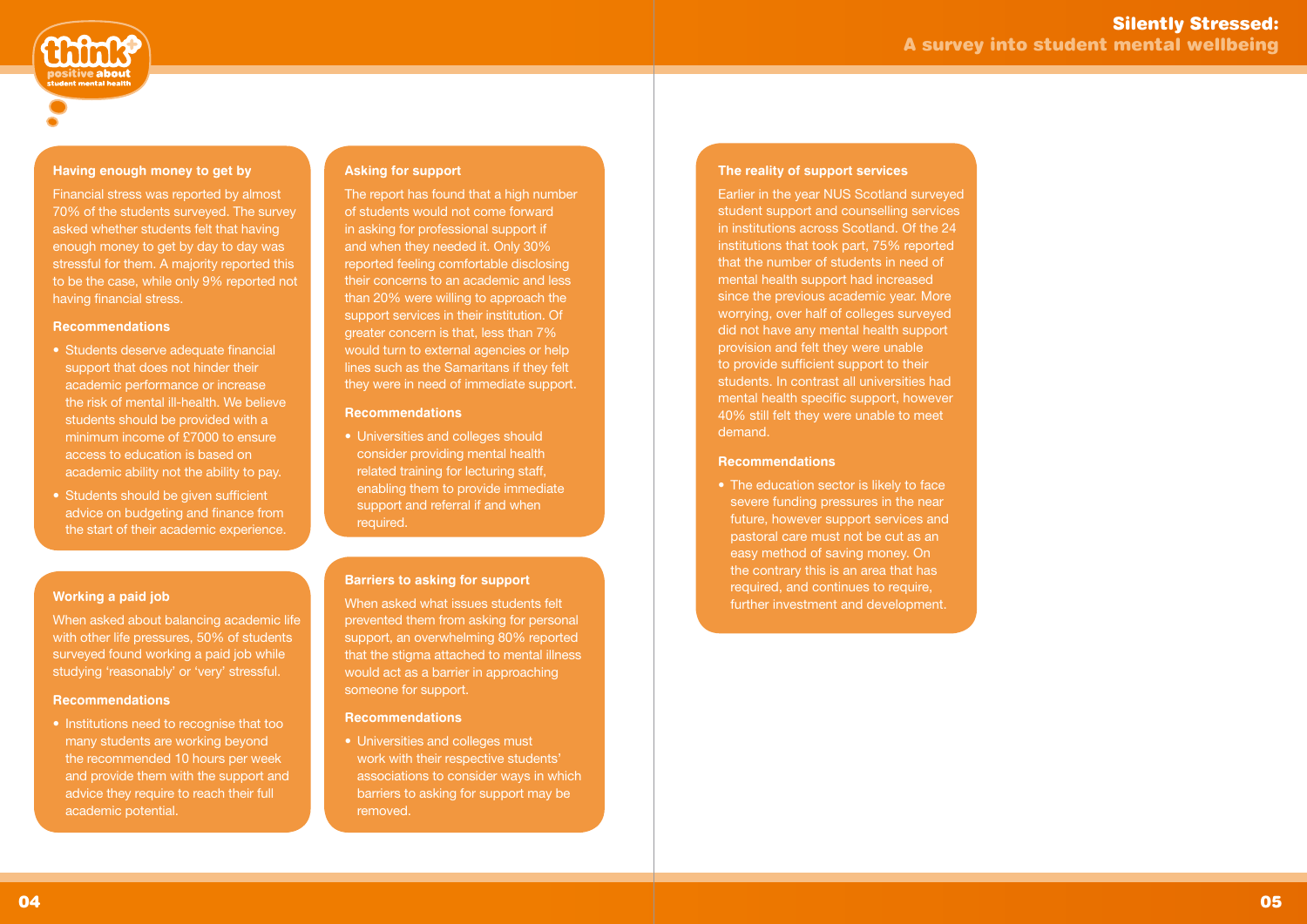



# **How the survey was completed**

The survey was designed in collaboration with the Think Positive Project steering group, with representatives from the Samaritans, See Me, and NHS Scotland, as well as students themselves. By involving key stakeholders we were able to ensure we asked relevant and clear questions.

The survey was completed by participants both online and in hardcopy. University and college students associations across Scotland worked to encourage students to complete the survey through emails, other written communications, face to face contact, and by providing direct links on their websites for students to complete it online. NUS Scotland also visited institutions and provided students with the opportunity to complete the survey in person.

All students were given an explanation as to the purpose and content of the survey and where the information would be used.

# **The student demographic**

1,872 students from 19 colleges and 15 university campuses took part in the mental health stressor survey. The survey is the biggest and most diverse piece of research to be carried out on student mental health in Scotland.

The majority of students who completed the survey were female (1218 or 65%). A greater number of female respondents is likely to reflect wider additional stigma among men regarding mental health.

# **General findings**

It has been shown time and time again that high levels of stress can lead to heightened mental health problems, which often have negative physical health effects. Our research found that levels of stress are very high in the student population. Students feel particularly stressed by their academic assessments, financial pressures and self image. While attending university or college will, by definition, lead to periods of time when students feel under pressure, it is clear from this research that financial worries and concerns about future career prospects are additional stress factors felt by students across the board.



### **Where they studied**

1380 participants were from universities, 428 from colleges and 64 did not specify where they study.

### **Year of study**

The findings reflected a spread of students from different year groups and levels of studies.

Equally concerning was that those students experiencing mental ill-health were highly unlikely to turn to any form of professional support. Though they were willing to go to friends or family for support, only a small minority would turn to their academic mentors or a lecturer and a very low number would look for support from professional help lines.



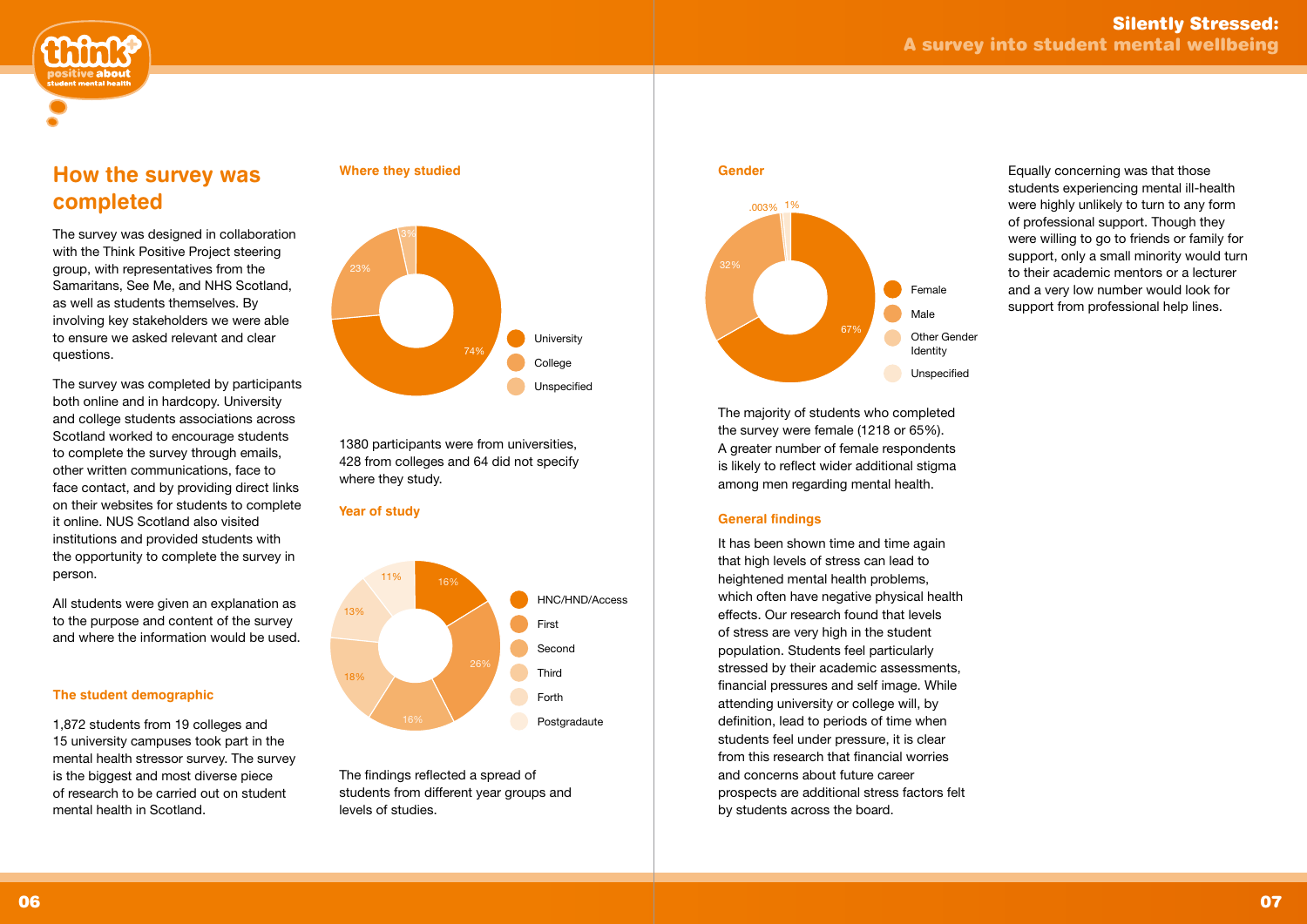



## **The research**

What aspects of student life stressed them?

**Table 1 –** Key Stress Issues for Students

# **2. Exams and assessments**

The stress caused by exams and assessments was reported by survey participants as very high, with over 90 per cent of respondents citing this as a significant stress. Although it can be expected that assessments would cause a certain level of anxiety, it was unexpected that so many students would find them to be so difficult. While a certain level of stress is inherent in undertaking exams and coursework, institutions must be careful not to apply too much pressure to students, or unnecessary amounts, as additional pressure and stress may impair a students' academic performance in assessments.

For an overwhelming majority of students, the stress of exams and assessments is very significant. We believe universities and colleges need to reconsider the types of assessments used to gauge academic performance, and consider ways in which students can be assessed without being overwhelmed and without having an assessment timetable which adds unnecessary and unhealthy pressure. Given the flexibility promoted in modern teaching it is no longer acceptable or excusable for students to have an academic calendar which does not reflect the needs of the learner and does not take into account their learning experience in the greater sense.

- Institutions should constantly review the balance of coursework and assessment and consider what impact this is having on all aspects of the student experience.
- Institutions should ensure there is ample communication between departments to prevent overlap in exam and coursework submission dates, preventing students feeling high levels of pressure at one time.

We asked students what the most stressful factors were for them in their lives. The table above outlines the main issues that students described as either 'reasonably' or 'very' stressful. It is clear that exams and assessments are very stressful for students, with the vast majority of respondents reporting that they felt stressed by these.

However, financial issues and concerns around future prospects were not far

behind in terms of stress factors for students.

Almost 30% of students felt that four key issues; exams, considering career prospects, having enough money to get by and working a paid job were considerably stressful and had a negative impact on their lives.

This report will consider these findings in detail and look into each key stress factor individually.

### **Recommendation**

| <b>Issues</b>                 | % who believe this to be 'reasonably' or 'very' stressful |
|-------------------------------|-----------------------------------------------------------|
| <b>Exams and assessments</b>  | 90.5%                                                     |
| Considering career prospects  | 75.2%                                                     |
| Managing time and deadlines   | 83.3%                                                     |
| Self image                    | 54.6%                                                     |
| Paying rent and bills         | 48.7%                                                     |
| Having enough money to get by | 68.2%                                                     |
| Dealing with student loans    | 38%                                                       |
| Dealing with commercial debt  | 35.2%                                                     |
| Working a paid job            | 50%                                                       |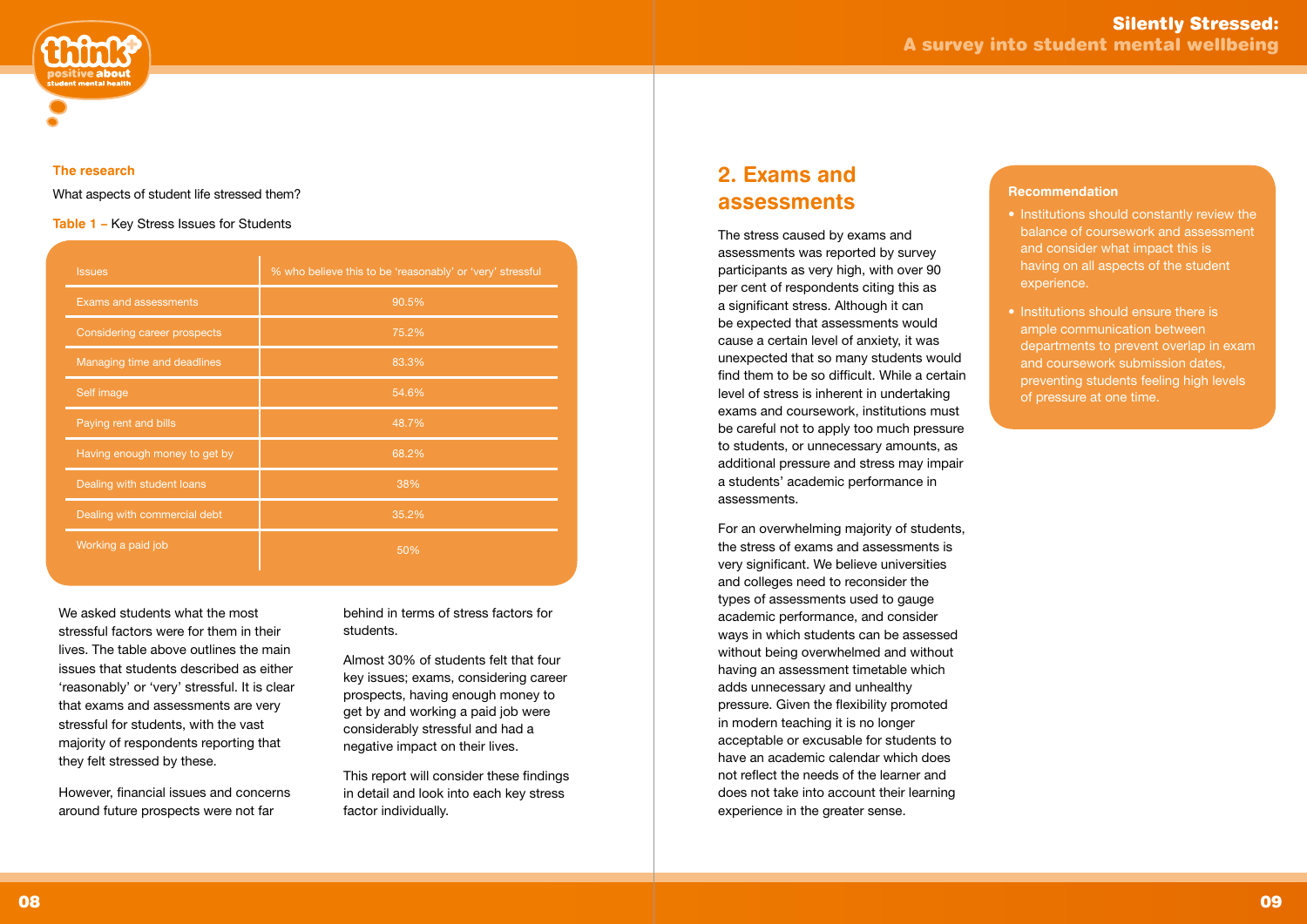# **3. Considering career prospects**

Students who found considering career prospects 'reasonably' or 'very' stressful.

#### $\blacksquare$ **Student**

п × × п ×

п

П п × T п п п  $\blacksquare$ п

× **Course: Electrical and Mechanical Engineering (UG)** П

> Surveyed students, regardless of their year of study, found considering career prospects a significant cause of stress while at university or college. Given the current economic landscape and the struggle many students will expect in finding a job upon graduation, it is not surprising that the idea of finding a job after graduation is stressful. The levels of stress reported rose for those finishing their studies. 86% of fourth year students reported stress regarding their future prospects as compared with 70% for first year students. It is clear that the looming nature of graduating and finding a job clearly has a negative effect on stress levels.



# **Case study**

### **Academic pressure**

Throughout my degree, I have felt very stressed on numerous occasions as it was not unusual to have many deadlines in the same week and because of this I was in a situation where I had to follow my timetable and try and keep up with different classes and on top of this meet deadlines. This meant that I would always be working from 9AM to 1AM and despite all this effort I was usually behind on tutorials for all my classes. I've always found this stressful because I felt that I never had time to relax or breathe even on weekends as there was so much work to be done and this situation is a lot worse in the final weeks of the semester.

Other things I found very stressful were when I had multiple exams in the same week, sometimes up to 3 or 4 in a row, and due to breadth of material I had to revise, I worried a lot about the exams that I just didn't have time to study for as I knew I would do terrible in those classes.

I considered, on many occasions, switching degrees, taking a year out or even taking medication to combat my chronic stress and depression but I never did.

# **How could your institution improve?**

As this degree is an interdisciplinary degree between two different departments, there is a lack of communication on when deadlines and exams are set and I would even go as far as saying that these departments lack sympathy for students and consider this amount of pressure to be the norm.

Over the past few years there has been a shift in academia towards incorporating employability skills into curriculums in an effort to create what is known as the '21st century graduate. However, while this push to support students in becoming employable is welcomed, it may also have indirectly heightened the pressure students feel in terms of the career they should aspire to.

## **Recommendation**

- Universities and colleges need to provide greater levels of support to students to find work after finishing their studies and ensure there are ample opportunities for students to network with prospective employers.
- Students should be given advice about the job market and how it will impact them. This should be done early in their tertiary education to manage expectations and ensure students are aware of the realities that they face and the diverse range of opportunities available to them.

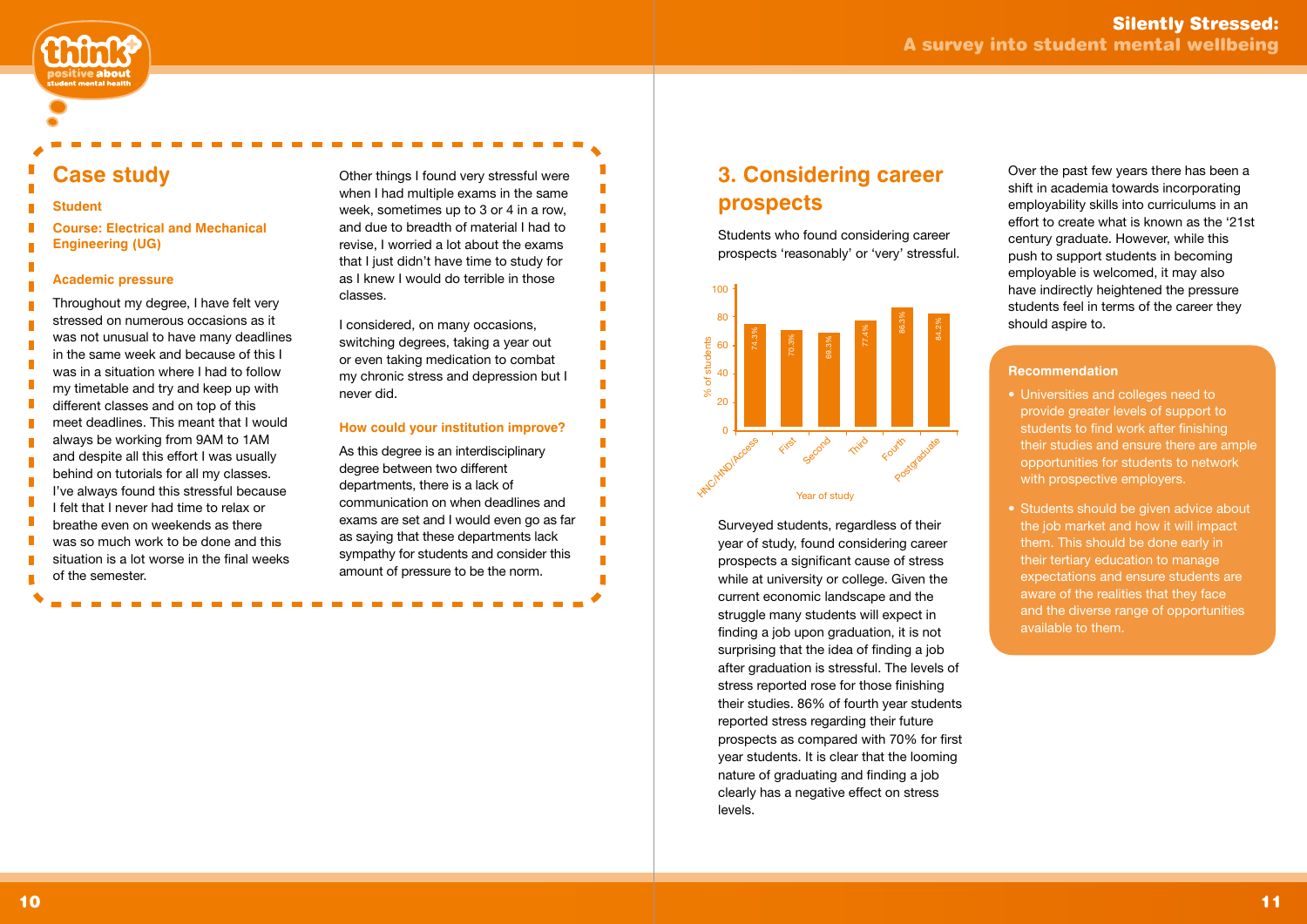

# **4. Having enough money to get by**

Almost 70% of students believed that ensuring they had enough money for day to day living was a stress factor for them. This is in line with previous research. NUS Scotland's Overstretched and Overdrawn report, published in 2009, found that the majority of students were in some form of debt. NUS Scotland has, for some time, been campaigning to increase student funding support. Our latest research into student hardship, Still in the Red, released in September 2010, found that nearly a third of students "frequently" worried about their finances and a further 28% saying they worried all the time. Furthermore, nearly two thirds (62%) of all students said that not receiving enough money in student support was having a negative impact on their studies (Still in the Red, 2010). This is also reflected in the Think Positive research, as over a third of students found student loans or commercial debt significantly stressful.

The Scottish Association of Mental Health (SAMH) recently published a report finding that people facing economic concerns due to the recession were eight times more likely to seek help for anxiety or depression. This link is worrying, given the scale of student hardship in Scotland.

# **5. Working a paid job**

The survey found that 50% of the students surveyed found working a paid job while studying 'reasonably' and 'very' stressful. NUS Scotland's Still in the Red survey 2010 found that 50% of full time students were working for additional income alongside their studies. Of these, 68% were working more than 10 hours per week. 19% were working more than 20 hours per week and 5% were working more than 30 hours per week.

• Institutions need to be able to recognise those students who are working beyond the recommended 10 hours per week and provide them with the support and advice they require. Furthermore, institutions need to be able to recognise students struggling with the fine balance between paid work and their studies.

The Committee of Inquiry into Student Finance (the Cubie report 1999) recommended that full-time students should not work more than ten hours a week as working more than this would risk a detrimental effect on their academic performance. It is therefore unsurprising that 50% of students surveyed found this a stressful balance to maintain. Trying to maintain paid employment while attending lectures, completing coursework and revising for assessments is likely to be a stressful and highly pressured experience for any student. As such, returning to the recommendation made previously regarding a minimum income, students should be entitled the basic financial support necessary to allow them to fully focus on their studies.

## **Recommendation**

- Students need to be given the financial help they need to concentrate on their studies without worries about money hindering academic performance or increasing the risk of mental illhealth. We believe students should be provided with a minimum income of £7000 to ensure access to education is based on academic ability not the ability to pay.
- Students should be given sufficient advice on budgeting and finance from the start of their academic experience.

#### **Recommendation**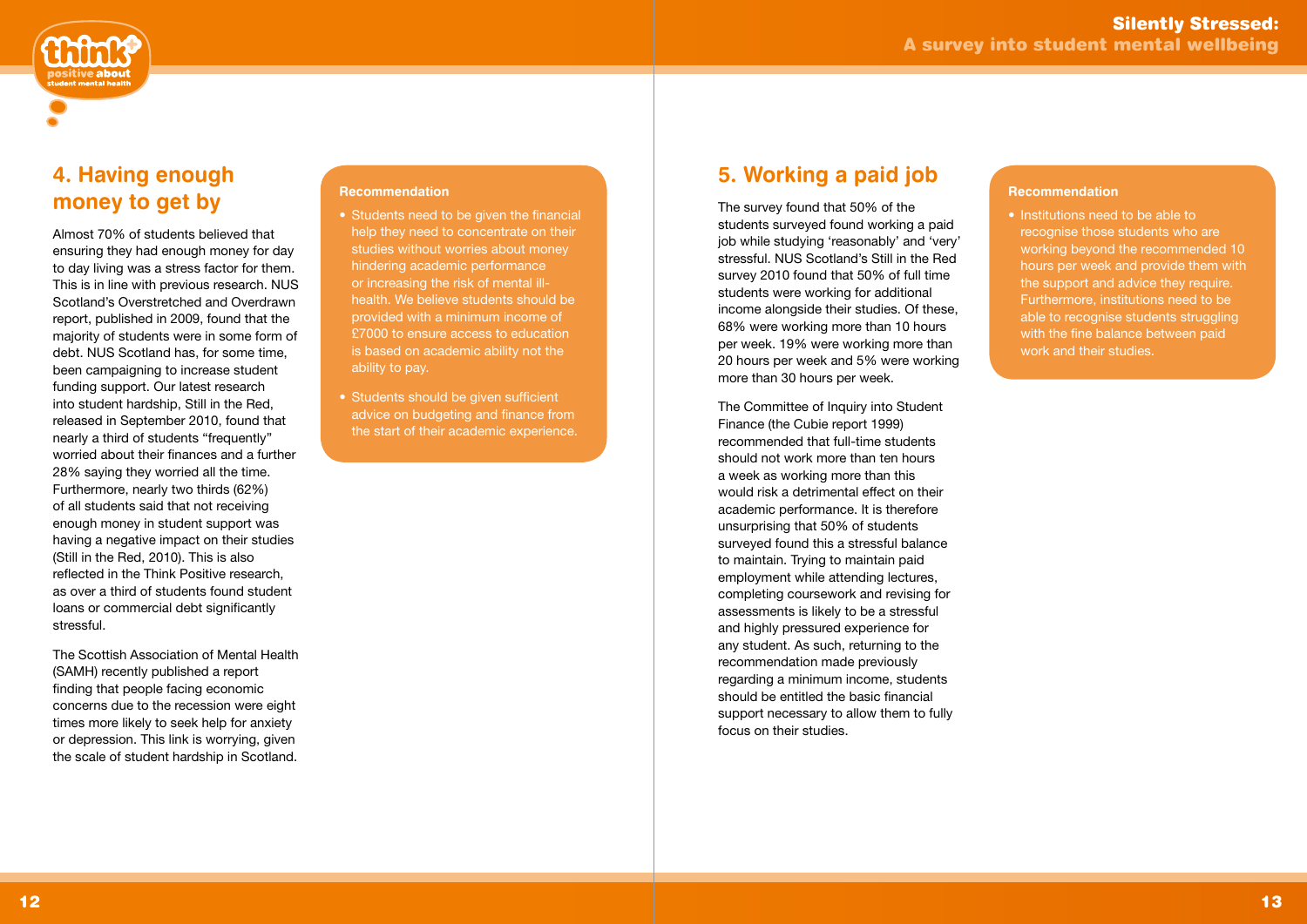

# **6. Where do students go for support?**

The findings were particularly worrying when students were asked whether they would approach certain services/ individuals if they felt they needed mental health support. Though over half of the students surveyed would approach their family or friends for support, a significant number would not use any professional service. This leaves the concern that students are not seeking or receiving the support they need. It is of benefit to not only students, but also institutions, to provide adequate support. Accessing necessary support early and easily can promote faster recovery and may also assist universities and colleges in supporting those students considering dropping out of their courses due to mental ill health.

## *Academic mentor*

When asked if they would approach an academic mentor, or staff member responsible for academic progress, many respondents suggested that they were either inaccessible or that their relationship was not strong enough to approach them. Given that students tend to interact with academic staff most regularly, it is possible that they may be the first point of call for students if they are experiencing difficulties. However, less than a third of students would consider asking for their support.

*"I'd be hesitant to go to them with problems if they think that it will negatively impact on my place on the course"*

Final year university student

*"Because I am only spending 36 weeks with each mentor, I feel as though it would be difficult to get to know them well enough to talk comfortably regarding social, personal or family matters."*

HNC college student

*"I'm not sure who mine is, I feel like I'm bothering them, I think that students should be made more aware of who the person is"* 

Second year university student

However for those who did see their academic mentor as a supporter found it hugely beneficial:

*"My student advisor is absolutely incredible. I can go to her with any problem and she listens and helps any way she can."* 

HNC college student

### **Recommendation**

• There is a need for mental health related training for student advisors and academic mentors. This needs to include how to be a first point of contact for students dealing with mental health concerns, how to recognise common symptoms of mental illness in students and where to refer them for support.

# As one student said:

*"They are not trained within mental health and would just put you somewhere else. But I feel it is important that they are aware of any issues that may affect class performance and attendance."*

HND college student

# *Institution counselling services*

When asked whether they would approach their institution's counselling/welfare service, fewer than 18% said they would consider it. There are likely to be many factors involved for why this is; many institutions, especially colleges, do not have specialised mental health services or are under resourced in this area.

# **Research into student support services**

NUS Scotland, with the help of the Association of Managers of Support Services in Higher Education (AMOSSHE), Heads of University Counselling (HUCS) and Scotland's Colleges, surveyed support services in universities and colleges.

Of the 24 institution surveys, 75% stated that the numbers of students coming forward for support had increased since the last academic year. This would suggest that the service is utilised when available and necessary.

Although all universities had professional mental health services available to their

students, less than half of the colleges surveyed had specific mental health provisions and many stated that they did not feel they were able to provide adequate support to meet students' needs. From the universities surveyed, almost 40% felt they were unable to provide sufficient support through their services. From the research, it would appear that there is an unfair dichotomy between the services college students are provided with in comparison to their counterparts at university.

When asked why they would not use this service many students commented that they did not know it existed or where it could be accessed:

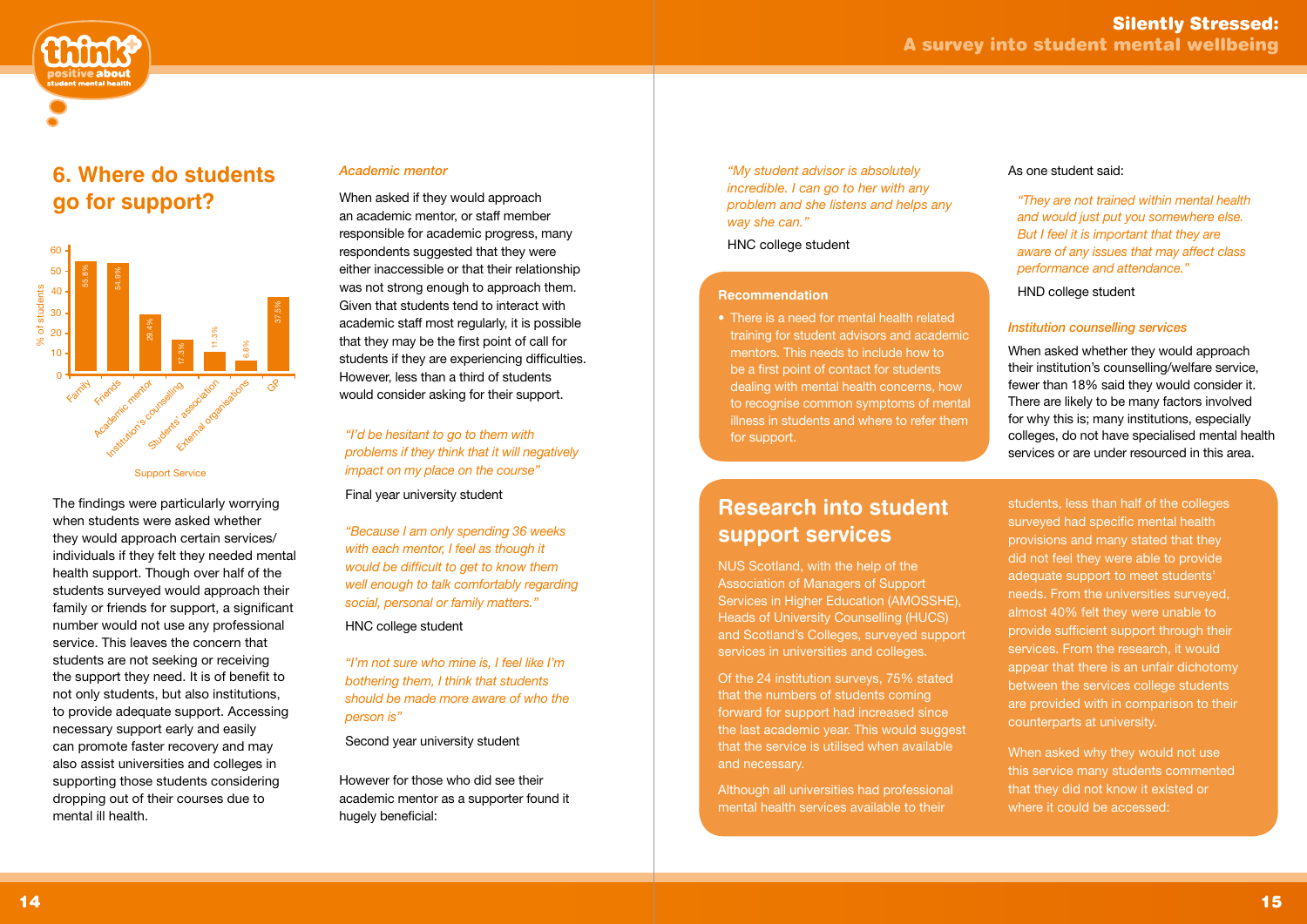T.

T.

n

 $\blacksquare$  $\mathbb{R}^n$ 

 $\overline{\phantom{a}}$ 



I had studied two years with the Open University prior to me coming back to Scotland to study. I did not expect the level of dedication needed to pass the exams and essays. Particularly as I had been a housewife for the sixteen years of my marriage, so I was not prepared at all. Although there are many mature students at university, I believe that university life is primarily 'geared' for young people and there is no allowance for people with additional pressures. Being a mature student I felt that I should have the necessary skills and tools to help me and felt somewhat embarrassed asking for help and although at the beginning of the course student welfare made themselves known it was only the one time and by then I had totally forgotten where they were and even how to approach them.

# **How can your institution improve your mental wellbeing?**

I believe that students should be given the tour of student services, so that students know exactly where to contact them, perhaps a document outlining where these places are and whom exactly it is you should contact.

You could also link up other people who are and have experienced the same pressures could offer some insight on how to make the most of university life. Perhaps there could be some functions during the day rather than at night as I felt that I missed many lectures from guests because I had to rush home for my children, whereas if it had been during the day I would have attended.

## *"I don't know them or where they are or what they can do..."*

First year university student

П I am currently studying at Glasgow School П of Social Work doing a MSW. I have a psychology honours degree and a PG diploma in drug and alcohol research.

For those who had used the counselling service, many stated that they found it valuable:

*"I have used University support services before for counselling during my undergraduate degree and they were very supportive and helpful."* 

### Postgraduate university student

# *"Recommendation from academic mentor, turned out to be good advice!"*

#### Third year university student

From respondents' comments and from the feedback from student services at universities and colleges, it would it clear that for those who have accessed the mental health services provided by universities and colleges, the service is valued highly.

### **Recommendations**

- Universities and colleges need to invest to ensure they have sufficient support services to provide help for students with mental ill-health. This is particularly important in the college sector, where many institutions reported that they provided no specific help for mental illhealth among their students.
- The further and higher education sector in Scotland is facing increasing pressure from funding cuts and although this will have an impact on the resources available for expenditure, NUS Scotland believes that cutting support services, such as those for mental ill-health, cannot be justified. These services are vital to the student experience, providing essential care in times of crisis and as such, an institution cannot afford to cut back on its pastoral care.

# **Case study**

- **Name: June Kerr**
- **Age: 43**

П П

### **Course: MSW in Social Work**

I am a single parent with two children, my daughter is currently starting second year at Strathclyde and I have a son who is 12 and in second year in secondary school. I have found being a parent and studying quite difficult to manage. At the beginning of my studies my marriage broke down and I had to go through a very messy and protracted divorce, and my daughter has had some problems that resulted in her having to see a psychologist for a year.

### *External support services*

A surprising outcome of our research was the findings that a very low percentage of students said they would approach external services for support. In this survey, external services were defined as helplines and mental health organisations such as the Samaritans or Breathing Space.

Less than 7% of students felt they would approach these services if they were in need of support. More research would need to be conducted to discover why this is, but reasons might include a lack of knowledge about the support they actually can provide or perhaps simply not knowing the number to call. However, a high number of comments we received seemed to indicate that students felt that their problems had to be very severe in order to access this service.

# *"I think I'd have to perceive my problems as pretty big before I approached an external organisation."*

Second year college student

*"It seems to me that if I turned to Samaritans I would prove to myself I'm really desperate and I don't want to feel I'm at the suicidal level of mental health."*

Second year university student

*"I don't feel my problems are severe enough to be dealt with by charities"* 

HNC college student

Helplines and external charities aim to assist all individuals going through any form of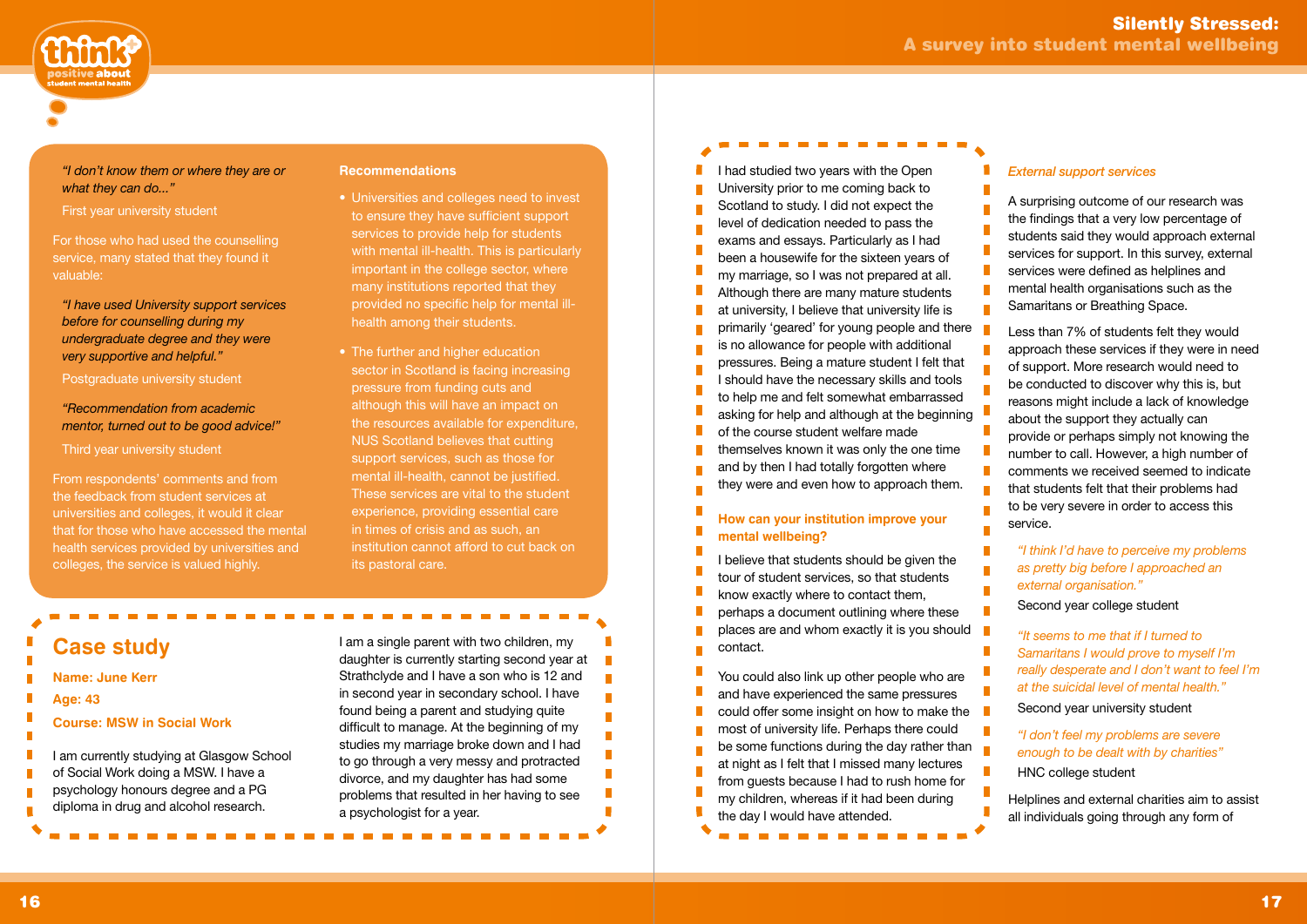# **7. What stops students from asking for support?**

Students were asked to consider any barriers they felt prevented them from coming forward for support.

An overwhelming number, over 80%, believed that stigma or embarrassment was a significant barrier in asking for support. Given the active campaigning work that organisations such as See Me and SAMH have done in past years, it was unexpected to find that the issue of stigma was still a considerable concern for students.

The second most common perceived barrier to students seeking support was a lack of knowledge about the mental health problem they may be facing. This is a core area NUS Scotland's Think Positive project continues to work on.

One of the aims of the project is to train students in Scottish Mental Health First Aid, an NHS Scotland-recognised qualification.

#### $\overline{\phantom{a}}$ **What is the biggest issue for you?**



mental health or emotional crisis, however, it would seem that the majority of students surveyed felt that these services were only for a certain 'level' of mental health distress. The findings suggest that many students do not feel their problems or concerns are to the extent of requiring the services provided by such organisations as the Samaritans.

### **Recommendation**

• External services should consider how to address the misconception that they are only for 'extreme circumstances' and how they can appeal to the issues that students may experience.

# **Case study**

#### **Name: Susan Osbeck**

**Age: 29 years**

п

П п

T. П  $\mathbf{r}$ 

**Course: PhD in Engineering**

I returned to education to do my PhD after spending 5 years working for the NHS as a Medical Physicist. The PhD was fully funded which was one of the reasons I took it on. This allowed me to concentrate just on the PhD rather than having to do a part time job as well. I only have minor financial pressures as I have support at home from my husband as well as savings.

I feel that my situation, as a Phd student, П is very isolating. At one point, I was the П only student in my office and my lab. My supervisor was also rarely in the n. department so I could often spend a whole week not having any interaction with other people. I suffered from issues with lack of supervision and academic direction. I am also very stressed about finishing before my funding runs out. As someone with work

experience, I was used to working alone on projects but I always had support from other members of staff. I had anticipated being able to have discussions with my supervisor but this did not happen and I was often left to work out things myself with no guidance at all.

П

П

П

П

n

П

### **What do you think universities/colleges/ other agencies could be doing to improve student mental wellbeing?**

I had lots of interaction with other students during my undergraduate and postgraduate (MSc) degrees. However, the PhD is a different thing entirely and I felt very alone. There needs to be more contact with PhD students, perhaps a mentoring or buddy scheme where someone other than the supervisor takes an interest in the student. Sometimes even talking about the problem is enough to get through it. I used the counselling service at University and it helped me a lot. For my issues, my mental health would have been better if I had had enough academic support but from most of the stories I have heard, supervision is often a problem for students.

The purpose of this training is to provide students with the skills to assist others during a mental health crisis and also the knowledge of how to maintain their own mental wellbeing. NUS Scotland believes that this type of training and education is essential in not only encouraging students to understand their mental health but also in helping to overcome the stigma attached to it.

Students' associations and institutions need to work together to eliminate the perceived barriers that students feel prevent them from accessing the necessary support. Through the Think Positive project, NUS Scotland has been campaigning to eradicate mental ill health stigma on campuses and it is hoped that this work will continue throughout universities and colleges in Scotland.

University and college campuses are small societies within themselves and often have a highly diverse population, with students increasingly coming from all backgrounds and walks of like. As such it is imperative that universities, colleges and students associations work to ensure that their student environments are inclusive and free of prejudice.

#### **Recommendation**

• Universities and colleges must work with their respective students' associations to consider ways in which barriers to asking for support may be removed.



#### Support Barriers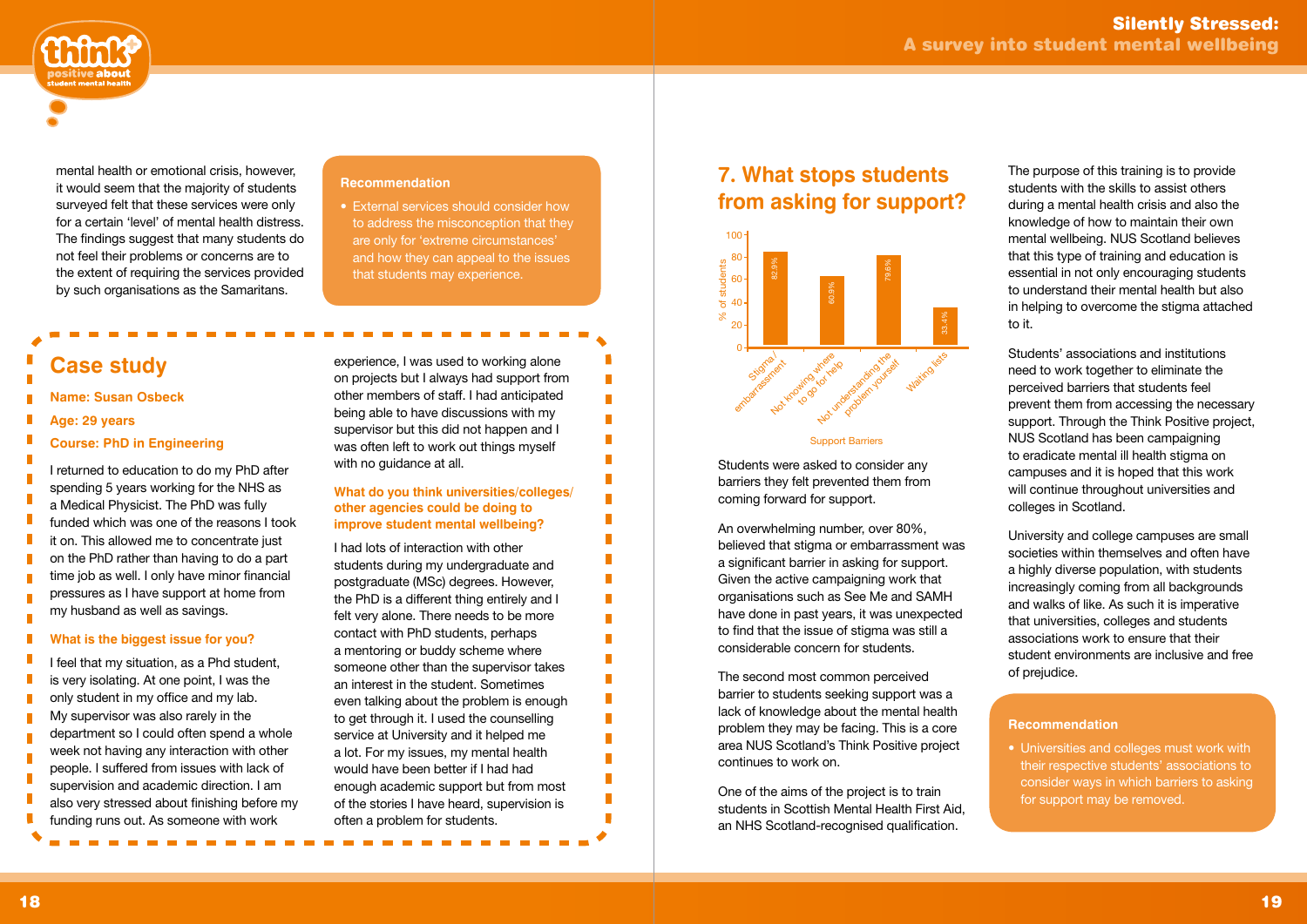# **8. Conclusions**

A student's mental health has a direct impact on their academic performance, on their experience at an institution and on the relationships they foster during this time. It is not only in the best interests of an institution to invest in a student's mental wellbeing, but it is in fact their responsibility.

The research conducted by NUS Scotland highlights the many factors which can affect a student's mental wellbeing throughout their time in education. From financial worries to academic pressures, financial stress to balancing work and education, all of these issues can take their toll. NUS Scotland believes that institutions and the education sector as a whole needs to do more to support students through their academic journey to ensure that they are producing graduates who are not only knowledgeable in their subject area but well rounded, balanced individuals.

It seems universities and colleges are not providing enough, or the right form of support in their academic structures. Whether it is ensuring academic mentors are knowledgeable in mental health issues or ensuring that the curriculum and examination structures are flexible to the needs of those with mental health concerns, changes need to be made to ensure that students with mental ill health or those that develop mental health problems while studying are given the experience at university or college that they deserve.

In the current economic climate, the education sector in Scotland is likely to face financial pressures. In the face of funding cuts, universities and colleges may need to decrease spending and consider where their priorities lie in terms of spending. NUS Scotland believes that student support and welfare should not be targeted in such a situation. Student counselling, advice and support in whatever model, are fundamental to the student experience at an institution and should not be closed as a method of cost cutting. It is in the interests of the education sector and society as a whole to support students facing mental health difficulties and create environments which are open and free of stigma.

Universities and colleges have the opportunity to lead the way in eradicating stigma and changing attitudes towards mental ill health. Education is not only for the purpose of a qualification, it is a time when individuals broaden their horizons and learn more about themselves. If universities and colleges were to invest in creating graduates with expertise not only in their specific fields but also graduates with a liberated and open minded view of their world, they would be setting the wheels in motion for a step change in the societal attitude towards mental ill health.